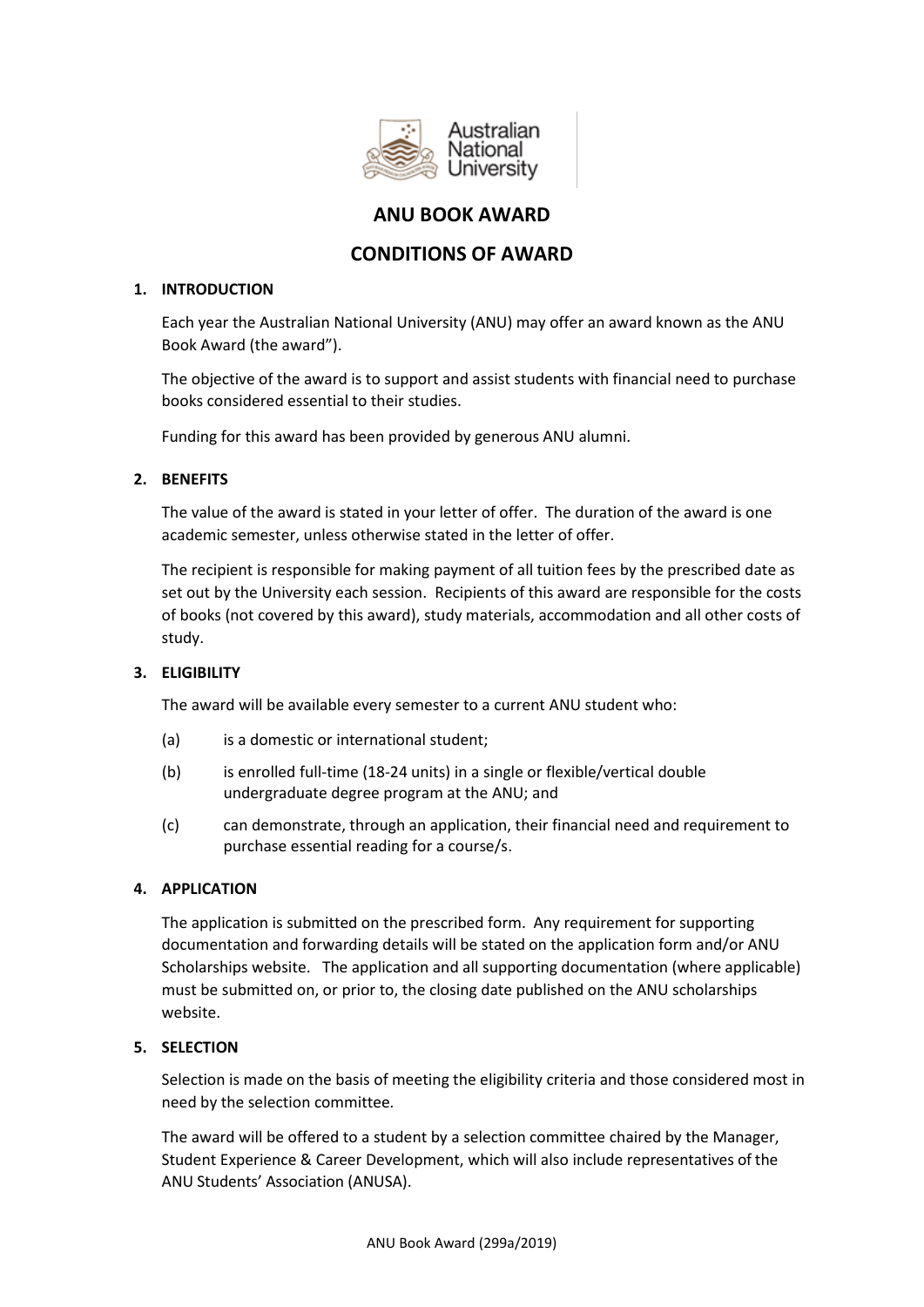The selection committee reserves the right to make no award if it considers there is no applicant of sufficient merit. The selection committee may also vary the number of awards and/or offer the award at other times in exceptional circumstances or based on the need of applicants (where funding allows).

### **6. CONCURRENT HOLDING OF AWARDS**

A recipient of the ANU Book Award is permitted to concurrently hold other scholarships, awards, grants and bursaries.

### **7. DEFERMENT**

The award cannot be deferred.

### **8. PROVIDING FALSE OR MISLEADING INFORMATION**

The offer of a scholarship/grant/award is based on the information provided to the University. An award may be withdrawn at any stage if incorrect, false or misleading information is provided or relevant information is withheld. This includes circumstances where the false information is unrelated to the assessment in awarding the scholarship/grant/award.

## **9. TAXATION & CENTRELINK**

Award recipients are responsible for seeking taxation and Centrelink advice regarding their own individual circumstances. Scholarships/grants may be regarded as taxable income if a recipient is enrolled on a part-time basis.

For information on how your award may affect your Centrelink benefits, see this website <http://www.humanservices.gov.au/customer/enablers/income/>

### **10. ACCOMMODATION**

It is the recipient's responsibility to obtain residential accommodation. Information on student accommodation and application forms are available from the University Accommodation Services. Information may be found on the Web at: <http://www.anu.edu.au/students/services/accommodation>

#### **11. DISCLOSURE**

For the purposes of reporting on the impact of scholarships, the number of students supported by the award and their associated programs of study may be disclosed to the donor. This will not include recipient details.

#### **12. DISCLAIMER**

The recipient of this award is subject to The Australian National University Act 1991 as amended, and to the Statutes, Rules, Regulations and Resolutions of the University.

The award of a scholarship/grant does not carry any commitment by the University for future employment.

These conditions of award should be read in conjunction with the University's Coursework Scholarships Policy & Procedures available from the ANU website.